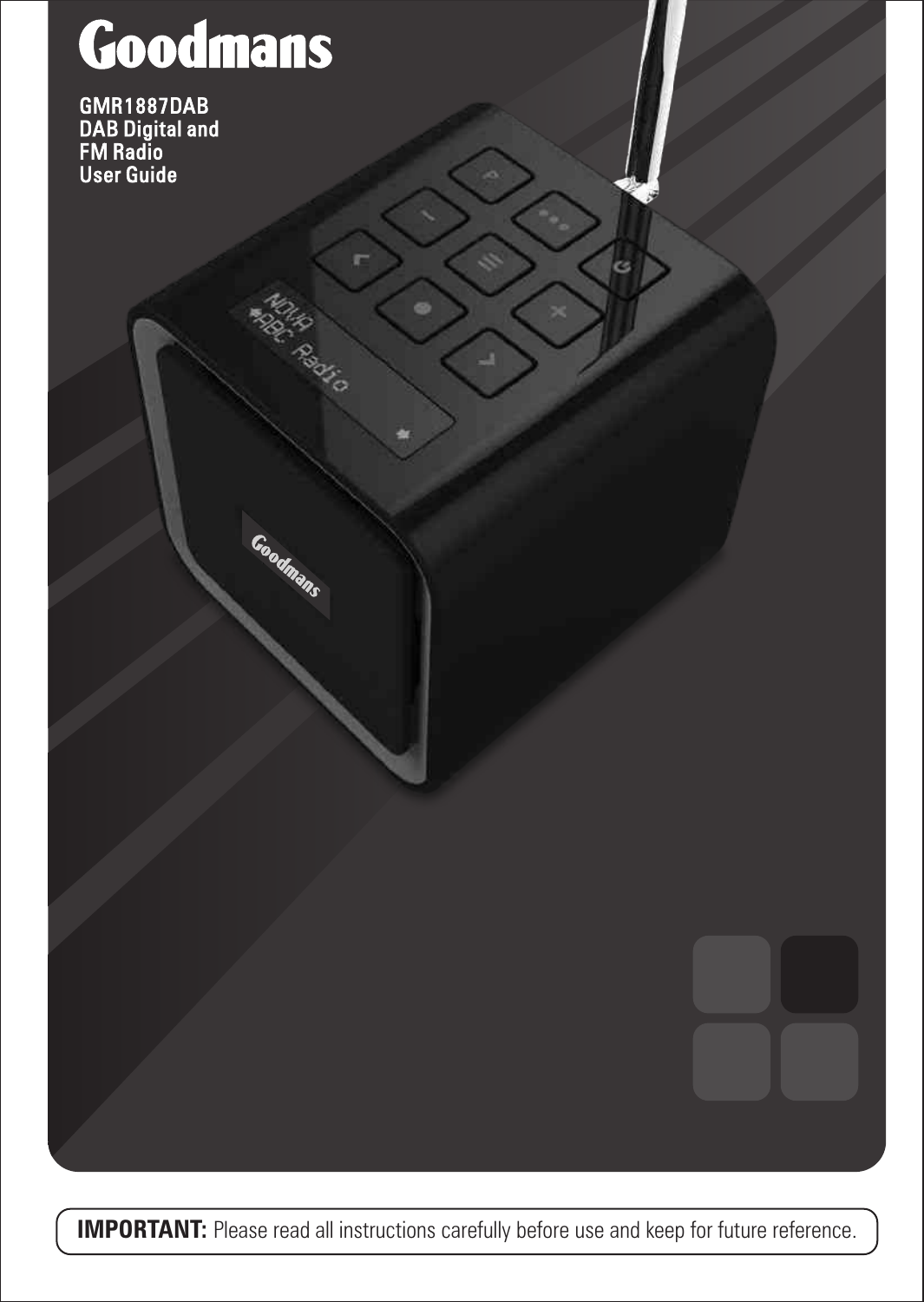### **Introduction**

Thank you for buying the GOODMANS DAB Digital and FM Radio. The following instructions will assist you in operating all the features of this product.

You may already be familiar with using a similar unit, but please take the time to read the instructions relevant for your model.

Your safety is very important, so please ensure you read the safety instructions before you operate this unit.

This Digital Radio has been designed to give you many years of trouble free service. In the unlikely event that your product fails to work normally, Please contact our UK helpline on 0871 230 1777.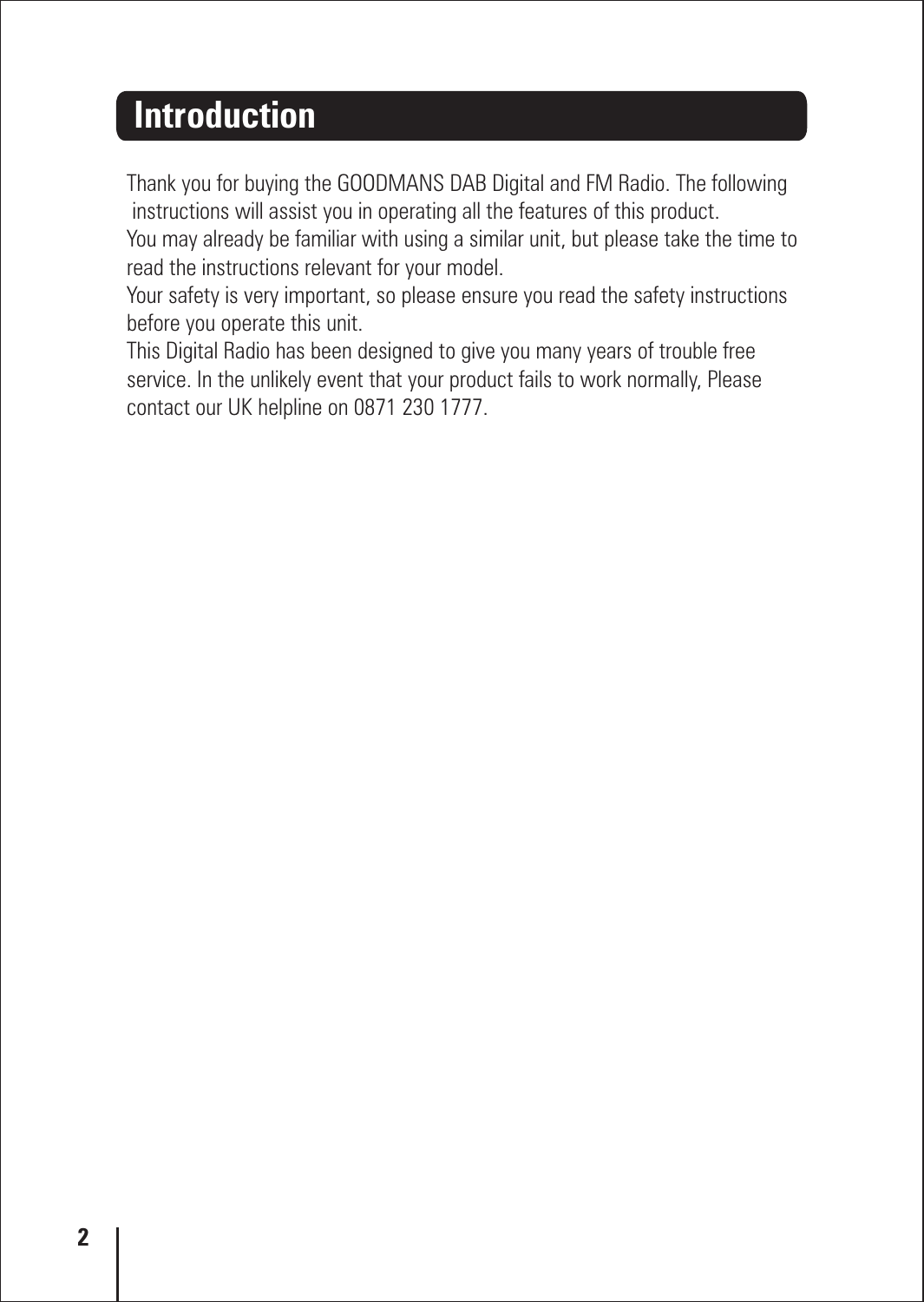### **Contents**

| (02) |                                            |  |
|------|--------------------------------------------|--|
|      |                                            |  |
| (04) |                                            |  |
|      |                                            |  |
| (06) | Warning /Troubleshooting/Specifications 11 |  |
|      |                                            |  |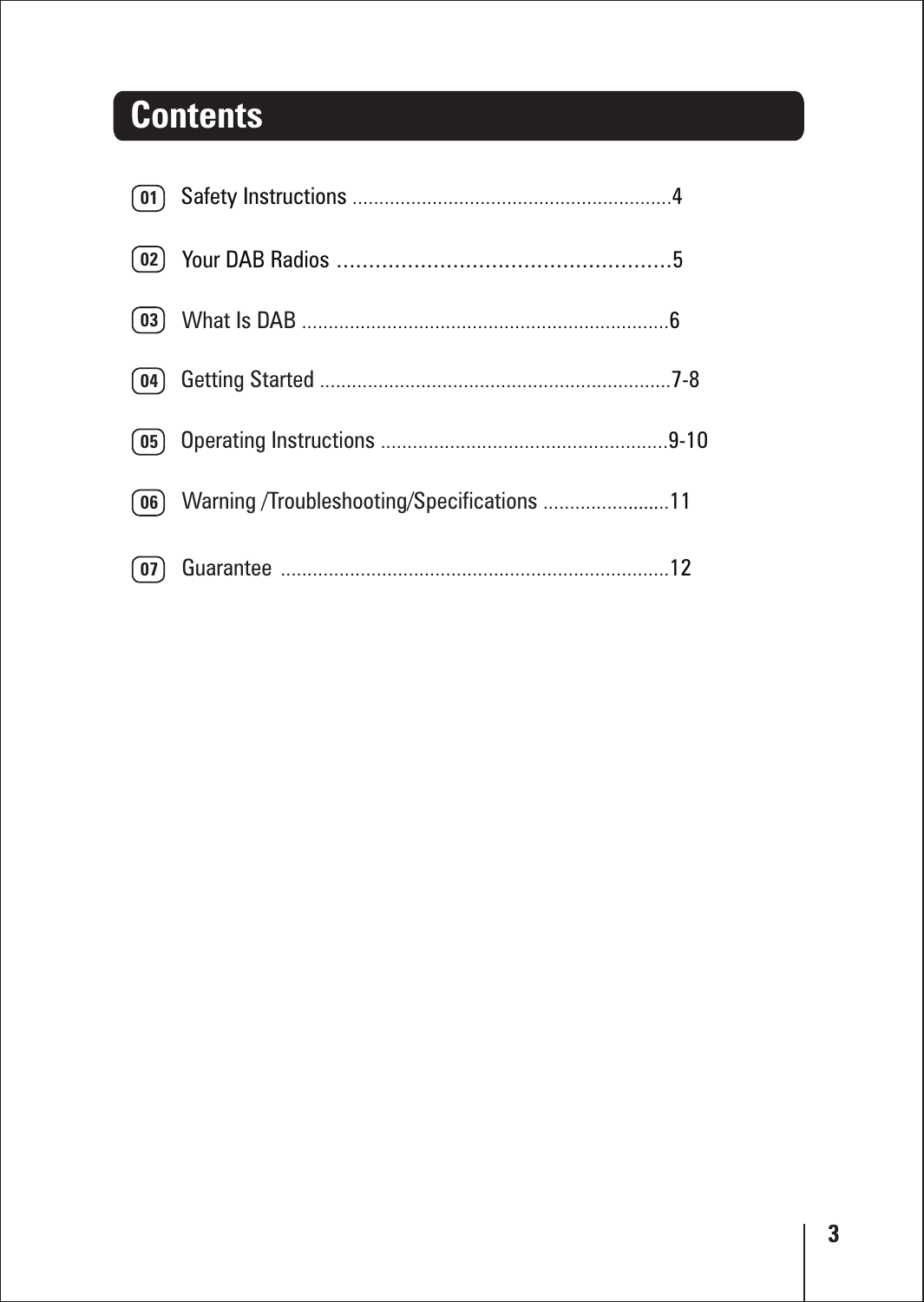### **01** Safety Instructions

**Please ensure that you read all of the safety instructions before using this unit.**

#### Safety Considerations

- Position the power cable and other connected cables so that they are not likely to be walked on, pinched or where items can be placed on or against them.
- $\bullet$  Do not use the unit in humid or damp conditions.
- $\bullet$  Do not allow the unit to get wet.
- Never allow children to insert foreign objects into holes or slots on the unit.
- The ventilation should not be impeded by covering the openings with items such as news-papers, tablecloths, curtains, etc. Full stop after overheating.
- No naked flame sources, such as lit candles, should be placed on the unit.
- Do not expose the unit to dripping or splashing, and no objects filled with liquids, such as vases, should not be placed on the unit.
- $\bullet$  Do not place the unit in closed bookcases or racks without proper ventilation.

#### Cleaning

- Disconnect the unit from the mains supply before cleaning.
- Do not use any liquids or aerosol cleaners, as this may damage the unit. Use a soft, dust free cloth.

#### Servicing

- There are no user serviceable parts in the unit. When servicing, refer to qualified service personnel.
- Consult your dealer if you are ever in doubt about the installation/operation/ safety of the product.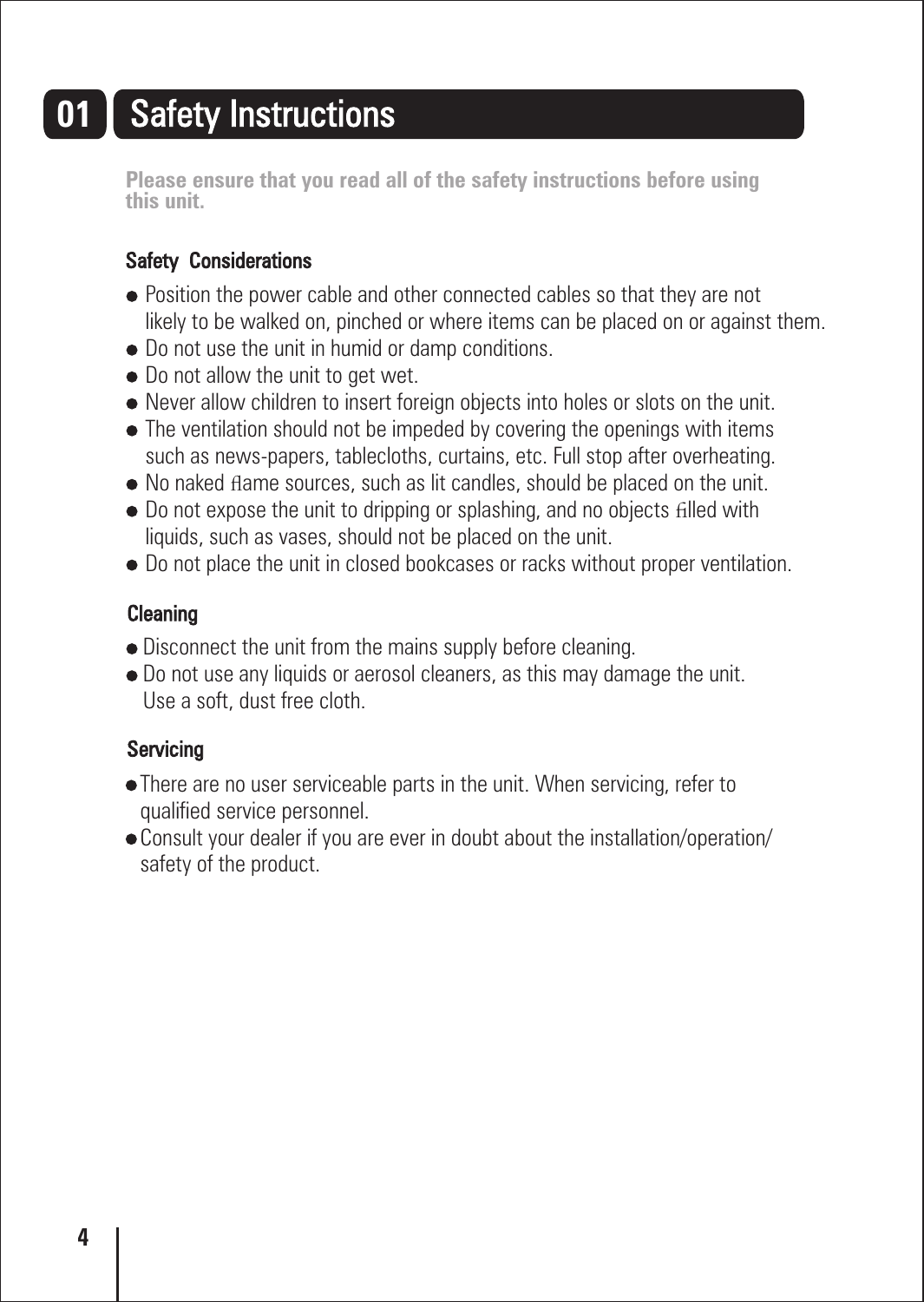### **The Vour DAB Radios CO2**

Top view



Back view



1.PRESET Press to store and preset radio stations.

2.MODE Press to select DAB or FM radio.

3. **(POWER)** Press to turn on radio.

 $A/R$  VOL- $N$ OL $+$ Press to adjust the volume level.

5.MENU Press to view channel/time/ date/RDS.

7/9. </> Back/Press to store and preset radio stations .

8.ENTER Press to confirm the selection.

10.DISPLAY LED display showing all information on the radio.

11.ANTENNA The radio comes with a telescopic antenna. adjust the antenna for best reception.

12.BATTERY COMPARTMENT Insert 4 x"AA" batteries.

13. O (HEADPHONE) You can connect your headphone to this unit for personal listening.

14.DC5V IN Use this to the enclosed DC power supply.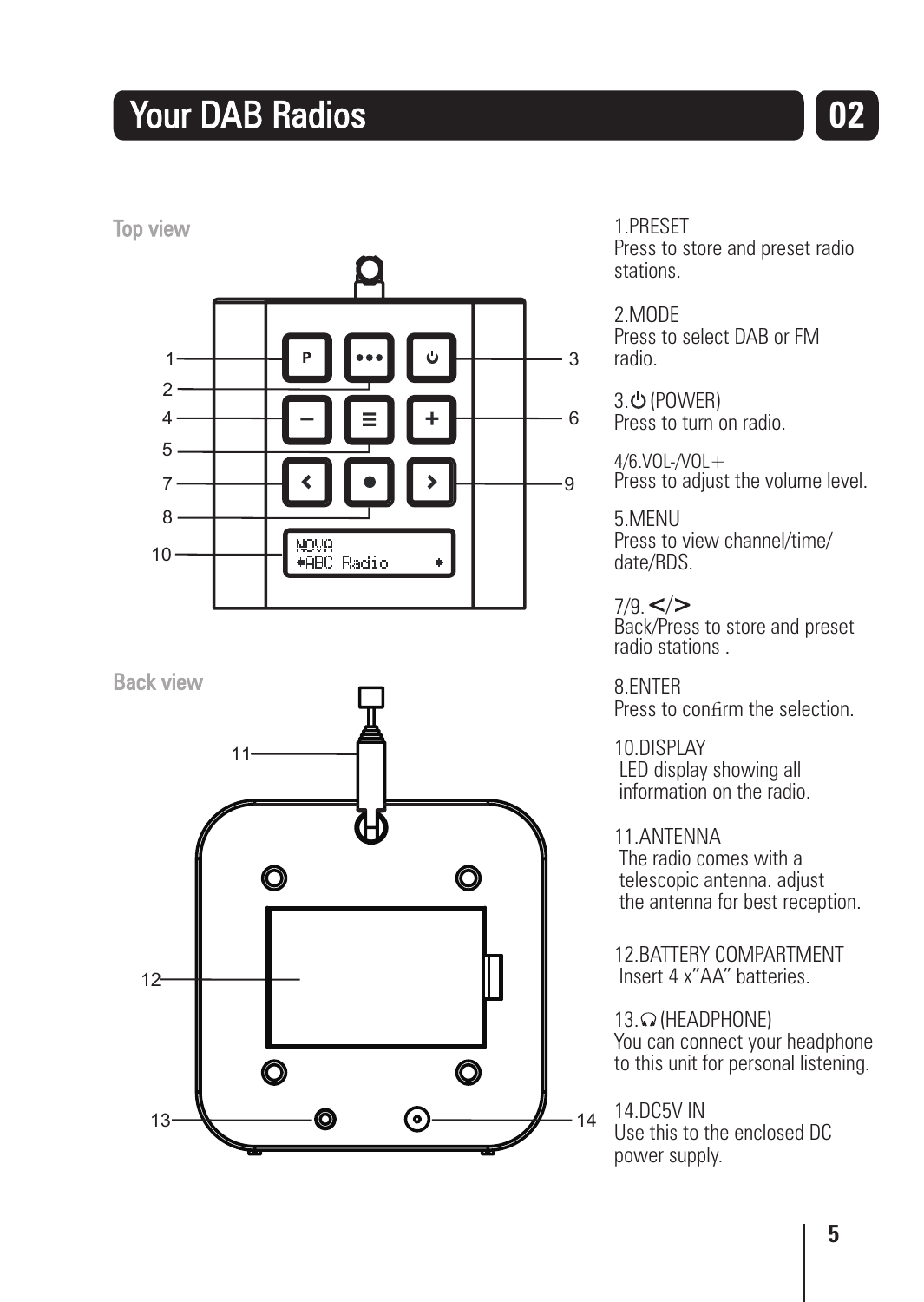# **03** What Is DAB

Digital DAB was developed in Europe by a consortium of broadcasters and manufactures. DAB uses digital compression techniques to transform the source material, i.e. music and speech, into better quality audio.

#### Interference free reception

Analogue systems suffer from an effect called "multipath distortion". This is caused because waves do not behave in a orderly fashion, but bounce and reflect off buildings etc. DAB sees this as an advantage and uses the direct and reflected signals to actually reinforce the end result, allowing for better service most of the time.

#### No need to re-tune

A signal DAB frequency can be used to cover the whole of U.K., solving many of the problems experienced with the earlier analogue DAB scan automatically tunes in all of the available stations in your area.

#### Scrolling Test

Broadcasters can transmit text to your radio, this way you can read the name of the DJ, Artist, song title or any other information they choose.

#### DAB Coverage

Checkyour local coverage at <u>www.ukdigitalradio.com,</u> to check if you are in a DAB broadcast area.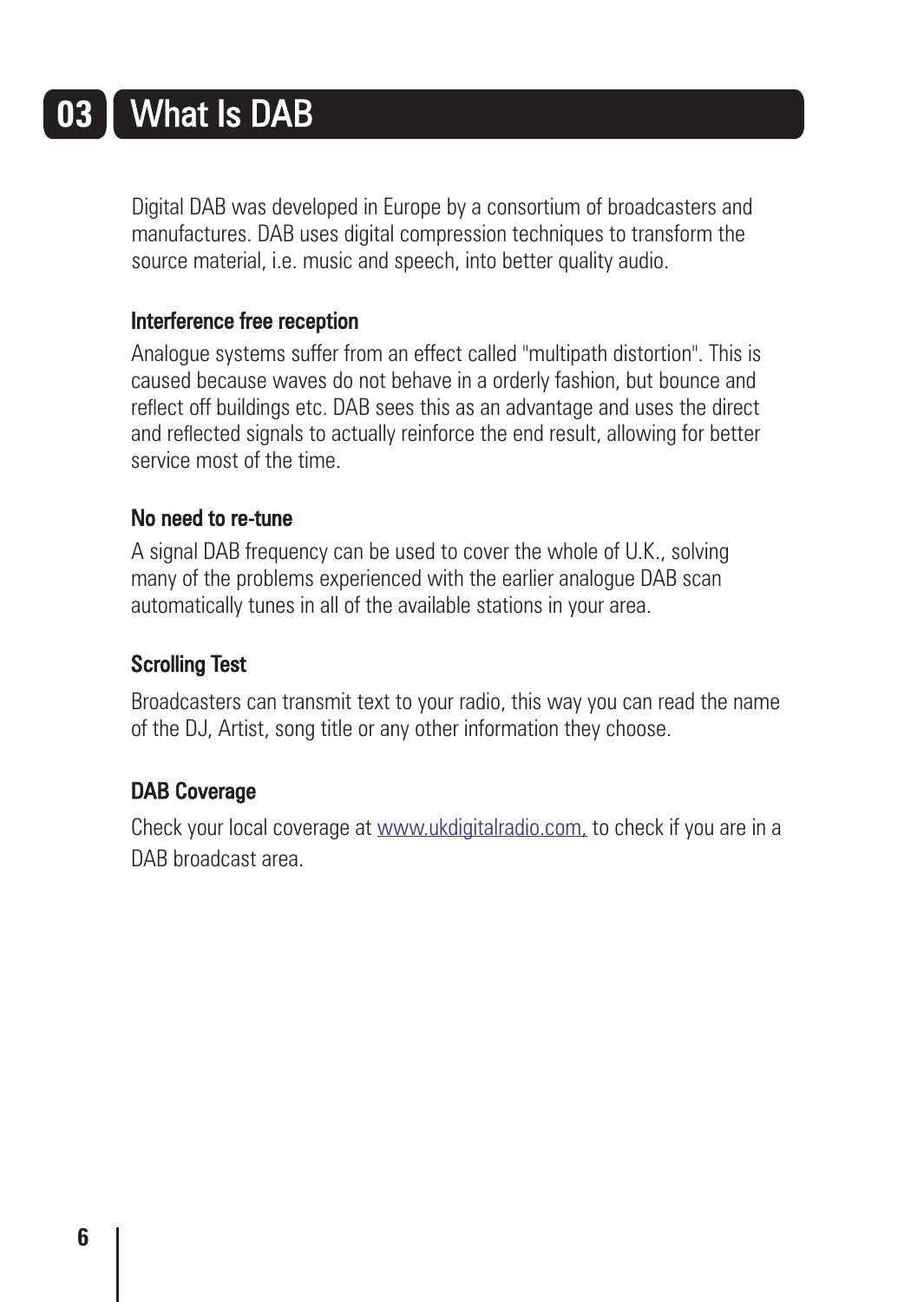## **Getting Started**

Carefully remove your DAB receiver form the box.(we recommend you keep the package for future reference.)



Connect the power adaptor provided to the unit and then connect to your wall outlet and turn on the power.

#### $\bullet$  Extend the telescopic aerial



**04**

#### **3** Turning on the radio



1.Press the POWER button to turn on the radio. 2.Press the POWER button again to turn off the radio. Note: It is recommended that the unit is switched off and remove the adaptor from outlet during storms or if being left unused for long period of time.

#### **4** Changing the volume



Adjust the volume level by pressing the  $VOL+$  button to increase the volume or decrease the volume by pressing the VOL- button.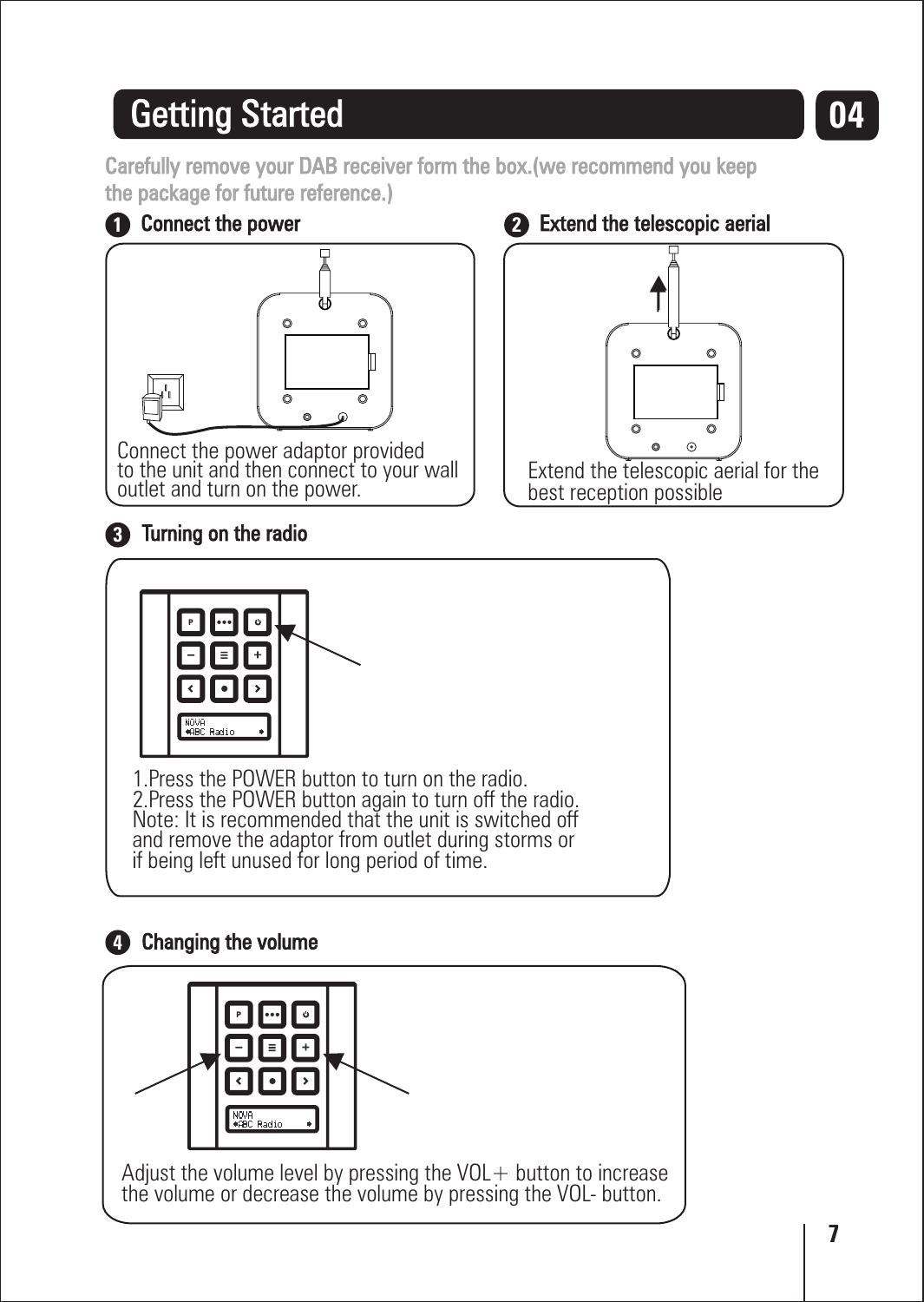# **04** Getting Started

Connecting headphones **5**



#### **6** Installing the battery

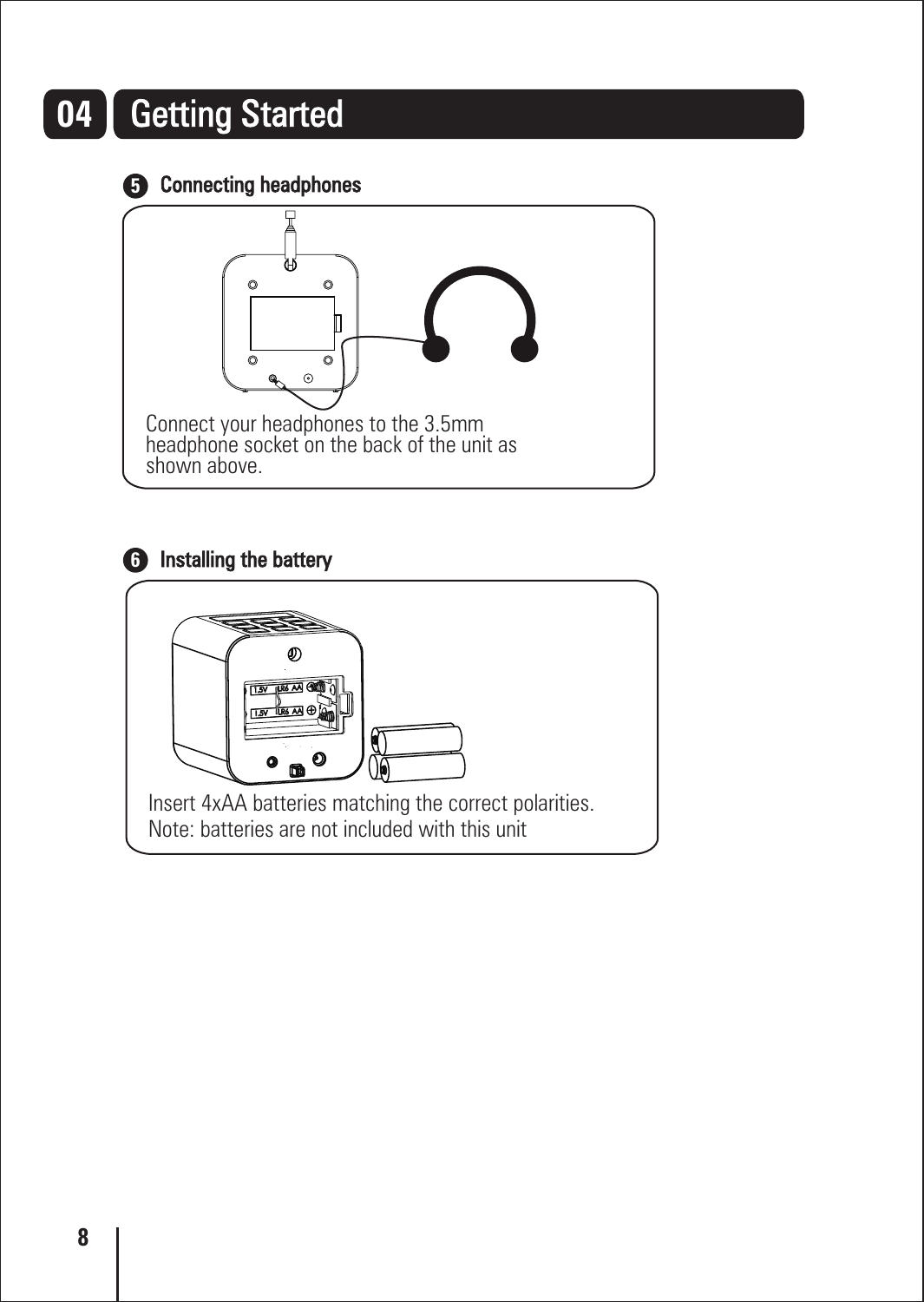### Operating Instructions **05**

#### Playing your DAB radio

- **1** Please make sure your unit is switched on.
- **2** Press the MODE button to select the DAB radio mode.
- **3** Press the <code><and</code> > buttons to scroll through the stations in the station list.

#### To DAB Auto-tune

- $\bullet$  Press the " $\equiv$ " Menu button until "Auto Scan" displayed:
- **2** And then press the "●" Enter button, will proceed the full scanning.

#### To DAB Manual Tune

- **■** Press " " button until "MANUAL TUNE" displayed;
- **2** The radio will search and display the tuning frequency (Such as 11B in 218.64.MHz):
- **3** Press the "<" or ">" button to tune the frequency:
- **•** Repeat until the required tuning is achieved, the radio will automatically search all stations of this tuning and show the station name, and then will play the first tune after searched all stations;
- **D** Press the "  $\bullet$  " button if want to listen to next station, when entered the stations list, press the "<" or ">" button until required station.

#### Storing a station preset

You can save up to 10 DAB station presets for quick access.

- **1** Press and hold the PRESET button to select the station you wish to preset.
- **2** Using the <and> buttons choose the preset number(1-10) you wish to use, then press the ENTER button to store the station.

#### Recalling a station preset

- **D** Press the PRESET button and use the <and> buttons to select your desired preset station.
- **3** Press the ENTER button to play the station.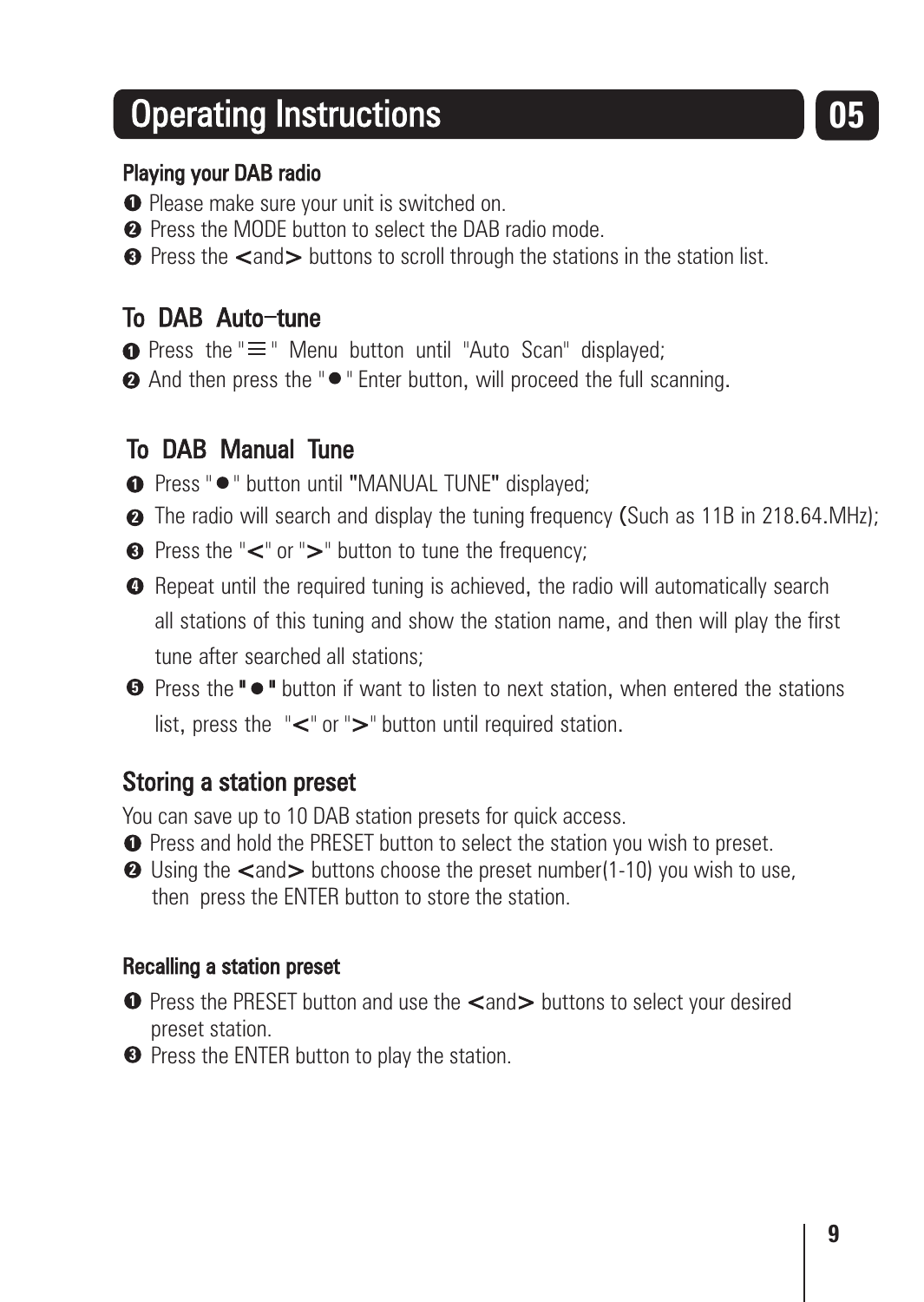# **05** Operating Instructions

#### Playing your FM radio

To switch from DAB to FM, press the MODE button to select the FM mode.

#### Auto tune

- **D** Press and hold the <and> buttons 2 seconds to automatically scan through available frequency.
- The frequency will increase or decrease by 0.05MHz for each time you press **2** <and> buttons

#### Manual tune

- **D** Press the <and> buttons to manually scan through available frequency.
- The frequency will increase or decrease by 0.05MHz for each time you press **2 <and> buttons**

#### Storing a station preset

You can save up to 10 FM station presets for quick access.

- Press and hold the PRESET button to select the station you wish to preset. **1**
- Using the <and> buttons choose the preset number(1-10) you wish to use, **2** then press the ENTER button to store the station.

#### Recalling a station preset

- **D** Press the PRESET button and use the <and> buttons to select your desired preset station.
- Press the ENTER button to play the station. **2**

#### Display Mode

Your DAB Radio has a variety of display modes providing information about the station you are listening to.

#### DAB mode **1**

Repeatedly press the MENU button to cycle between the following display modes: Audio type(stereo), Signal Strength, Time/Date, DLS, Programmed Type, Factory Ensemble, Channel Frequency

#### FM mode **2**

Repeatedly press the MENU button to cycle between the following display modes: Radio Text, Signal Strength, Time/Date, Channel Frequency, Auto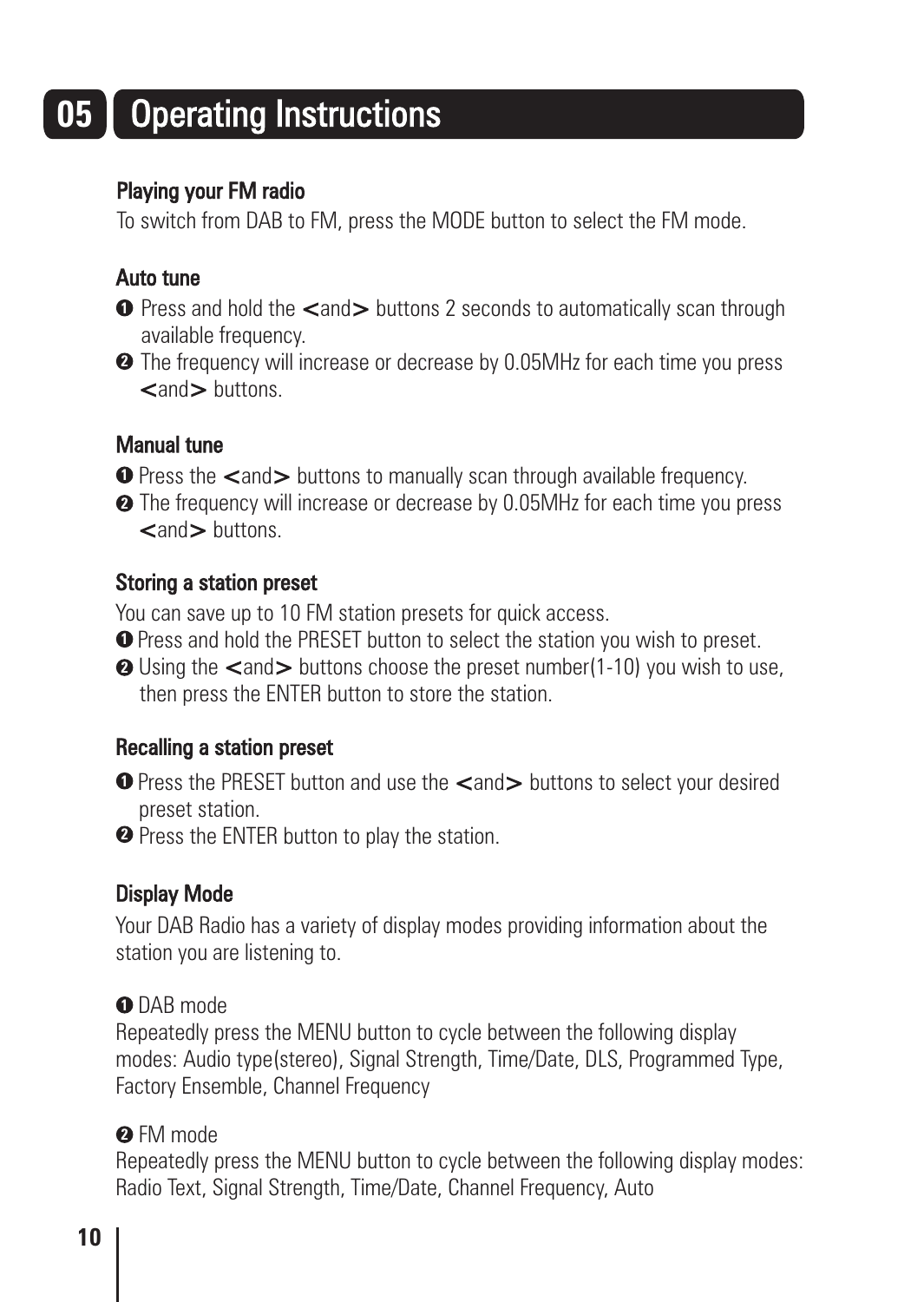## Warning/Troubleshooting/Technical specifications **06**

If a fault occurs, first check the points listed below before taking the set for repair. If you are unable to remedy a problem by following these hints, consult you retailer or service centre.

WARNING: Under no circumstances should you try to repair the set yourself, as this would void your guarantee.

#### Troubleshooting

No sound

All electrical and electronic products must not be disposed of with household waste. Please refer to the retailer from whom you purchase this item for disposal instructions.

Packaging materials can be recycled using your local collection facilities.

PROBLEM SOLUTION

| 1 1 2 2 3 3 4 5 4                 |                                                                                                                                                          |
|-----------------------------------|----------------------------------------------------------------------------------------------------------------------------------------------------------|
| Static sound                      | Signal reception too low. Adjust the aerial or move the unit to a<br>stronger signal location.                                                           |
| Sound is distorted                | Volume is too high. Adjust the volume control.                                                                                                           |
| Desired station not<br>found      | Weak signal. Use the manual tune function.                                                                                                               |
| The display shows<br>"No service" | No DAB coverage in your area or poor reception.<br>Adjust the position of the aerial.                                                                    |
| The display is blank              | This may occur if the broadcaster changes the label of the service<br>or removes a label while tuned. The radio will try to retune or<br>perform a scan. |

Adjust the volume control, it may not be turned up.

#### Technical speciflcation

Power consumption: 3W Supply voltage: DC5V-0.6A DAB:174-240MHz FM: 87.5-108MHz Headphone output: 3.5mm jack



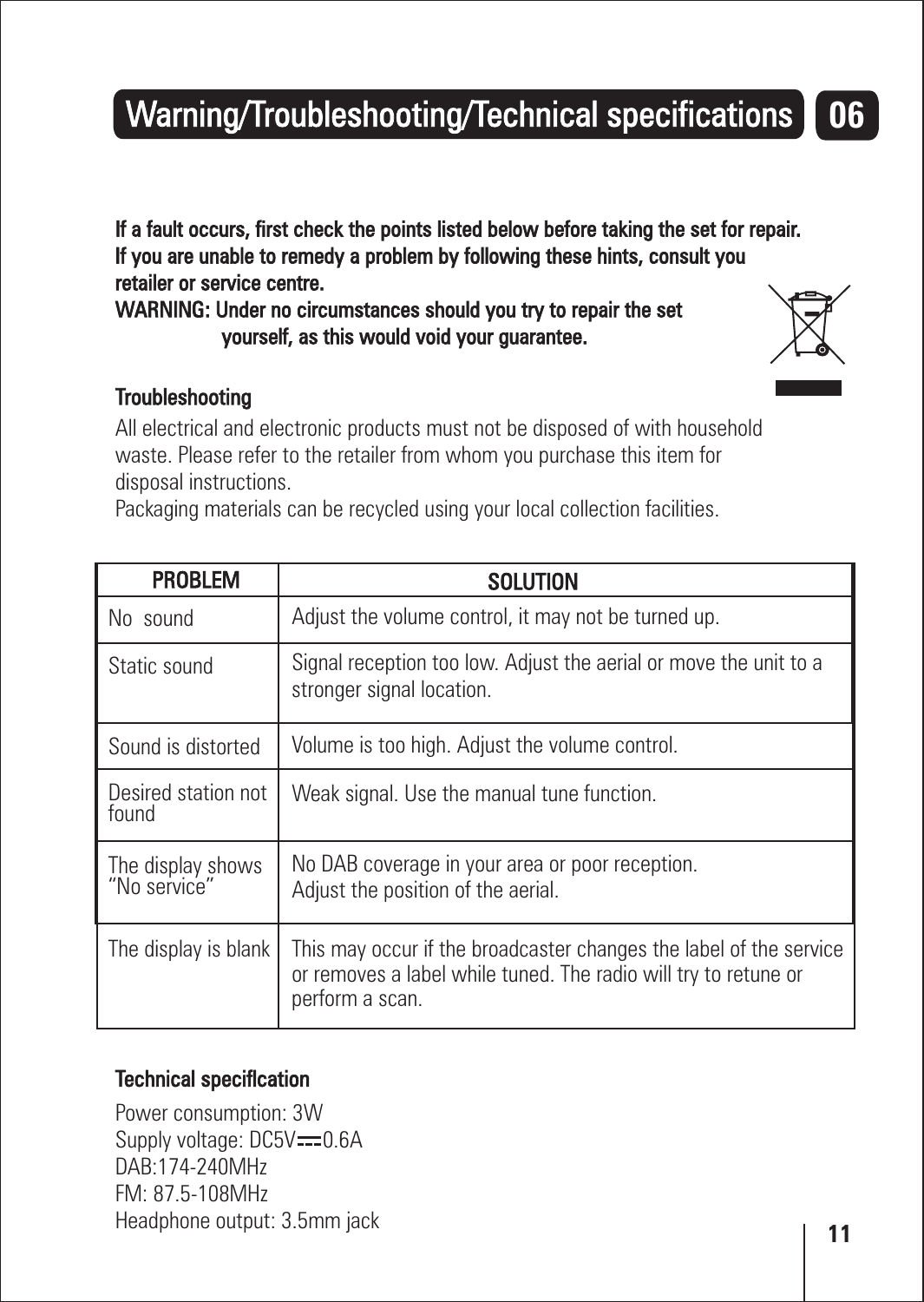### **07 Guarantee**

This Digital Radio is guaranteed for twelve months from the date of original purchase. If you have a defect due to faulty materials or workmanship, contact the Goodmans Helpline-0871 230 1777.

Please have your receipt of purchase on hand.

The guarantee is subject to the following provisions:

- It is only valid within the boundaries of the country of purchase.
- The product must be correctly installed and operated in accordance with the instructions contained in this User Guide.
- This Digital Radio must be used solely for domestic purposes.
- The guarantee will be rendered invalid if the Digital Radio is re-sold or has been damaged by inexpert repair.
- The manufacturer disclaims any liability for incidental or consequential damages.
- The guarantee is in addition to, and does not diminish, your statutory or legal rights.